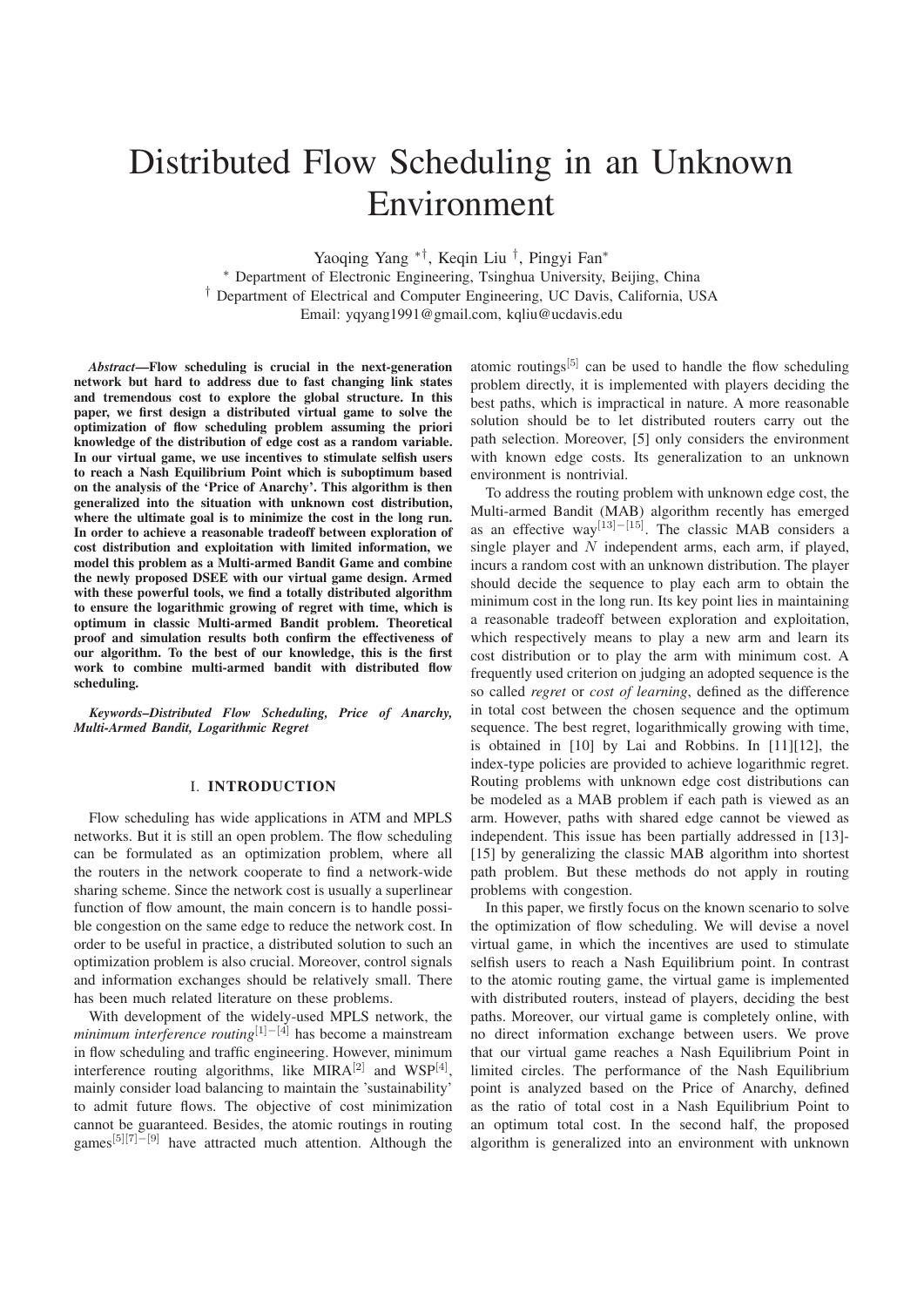edge costs, with the expectations of these costs estimated through exploration. Then the exploitation starts by applying the virtual game based on the exploration results. Like most MAB problems, explorations introduce extra cost, or reward loss. So we propose to use the DSEE Sequence<sup>[17]</sup> to optimize the exploration time. The ultimate object of our design is to minimize long-run total cost for the whole network, so the time consumptions for both explorations and exploitations are taken into account. Instead of making modifications to classic MAB algorithms, we solve the congestion problem beforehand in the virtual game designing. We prove that the regret also grows logarithmically with time, which is optimum in MAB problem.

#### II. SYSTEM MODEL

#### *A. Cost Modeling*

We consider a flow scheduling problem in a graph  $G =$  $(V, E)$ . Assume that  $|V| = N$  which represents the number of the distributed routers. There are  $K$  flows, each with unit amount  $f_k = 1$  and source-destination pairs  $(s_k, t_k)$  where  $s_k, t_k \in V$  and  $s_k \neq t_k$ . For simplicity, in the following we use 'kth flow' and 'user  $k$ ' interchangeably. For each edge  $e \in E$ , define flow summation on the edge

$$
f_e = \sum_{k: e \in p_k} f_k \tag{1}
$$

in which the  $p_k$  represents the path chosen by the kth flow. Since all flows have unit amount, each flow summation  $f_e$ takes a discrete value from  $\{1, 2, ..., K\}$ . Define

$$
C(F) = \sum_{e \in E} c_e(f_e)
$$
 (2)

as the total cost in one time slot, in which the  $c_e(f_e)$  represents the cost for edge e. Note that with a different flow summation  $f_e, c_e(f_e)$  is a different random variable whose expectation value increases when  $f_e$  grows. When  $f_e$  is fixed, for different time slots,  $c_e(f_e)$  is an i.i.d. random process. F denotes the whole flow distribution on the network.  $F = (f_{e_1}, f_{e_2}...f_{e_{|E|}})$ . We should state here that flow distribution is a vector representing the flow summation in each edge, while we may refer to another meaning which represents the distribution of a random variable. There is clear a distinction between these two. In order to minimize the time average of  $C(F)$ , we try to obtain the best flow distribution  $F$  in a distributed way to minimize the expectation of  $C(F)$ . Henceforth we use a bar to represent the expectation. For example,  $\overline{C}(F)$  denotes the expectation of  $C(F)$ . The unit amount is the granularity of all flows. Obviously, generalization to multi-commodity scenario is trivial if we split flows into flow units and treat each unit as an independent sub-flow.

# *B. Incentive*

Although the final goal of us is to minimize the expected total cost by finding a best flow distribution  $C(F)$ , this social warfare point might not meet the needs of all the

users. Furthermore, in our paper, we assume that users do not exchange information directly. So users are blind and only trying to optimize its own usage, which may lead to congestions over common links. In order to stimulate users to cooperate, we set revenues as incentives for them. Assume at some time t, there are already  $K_t$  flows in the network and the whole flow distribution is currently  $F_t$ . Then the whole cost of the network equals  $\overline{C}(F_t)$ . For a certain kth flow, let  $F_t(k)$  denote the flow distribution when  $f_k$  is withdrawn from  $F_t$ . We define

$$
\bar{C}(F_t) - \bar{C}(F_t(k))\tag{3}
$$

as the revenue for the  $k$ th flow. Obviously, when user  $k$  has a chance to change its routing path, he must choose the path that introduces the minimum extra cost (3). Since  $C(F_t(k))$ is independent of user  $k$ , the total cost will decrease surely.

Obviously, this is an game theoretical method to minimize the total cost (2). We are trying to get the social warfare point but the distributed and blind users are only trying to optimize its own revenue. Thus it is required to find a properly designed mechanism to set revenue for all the users and guide them toward the social warfare point. This game is only virtual since users are not real competitors. We are only trying to use this virtual game to achieve the optimum point when  $E(C(F))$  is minimized.

#### *C. System Description*

In this paper, we focus on the distributed case when a central controller is implicit. That is to say, our algorithm is essentially different from some classic ones where a central controller collects all the link information and broadcasts the result of a centralized algorithm. In contrast, in our settings, all the routers form a distributed operating system and each router only communicates with its direct neighbors in the graph G. In this case, we propose a virtual game (detailed in algorithm 1) which only needs local information to calculate link prices. For the exploration period, we present another algorithm operated in a distributed way.

Nevertheless, we still need a central controller which helps start the algorithm and broadcast some initial settings. Also, a central controller is needed to broadcast the timing information periodically. However, the adoption of our distributed virtual game and the distributed exploration algorithm really reduce the refinements and control information of the central controller.

#### III. ALGORITHM IN KNOWN MODEL

#### *A. Virtual Game Design*

In this section, a virtual game design will be proposed to solve the optimization problem of flow scheduling. We first consider the known environment, i.e., assume that routers know all  $\bar{c}_e(f_e)$  apriori, with the unknown environment discussed later. Each user takes turns to hire routers to do Bellman Ford Algorithm[16]. The price for each edge is set as the incentive described in II.B. The total cost decreases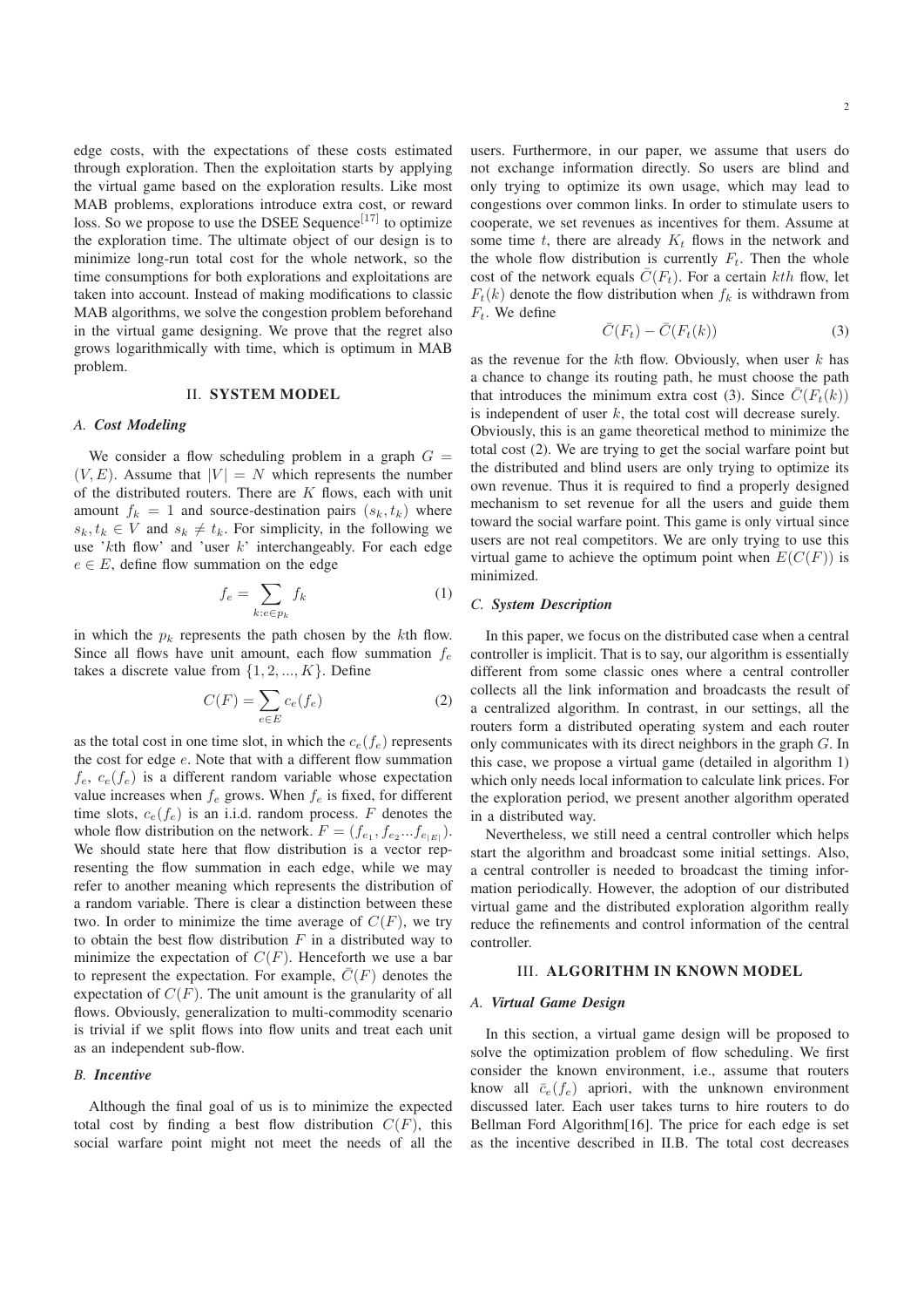each time when a user changes path as indicated in part II.B. Besides, there will be  $N * K$  time slots reserved for one circle. So time reserved for each user is N slots, enough for Bellman Ford Algorithm to converge[16].

The details are described in algorithm 1. This represents one circle of the virtual game. The virtual game will go on until all the users reach a Nash Equilibrium Point. We discuss the equilibrium point in the next subsection.

# Algorithm 1 One cycle of the Virtual Game  $(NK)$  time slots) **Initialize**

The central controller collects and broadcasts information like numbers of nodes  $N$ , number of flows  $K$ .

For  $k$  from 1 to  $K$ 

1) Take out the kth flow from current flow distribution. This could be carried out by each router to clear flow  $k$  in its memory. If it is the first time for this flow to do step (1), then no memory about flow  $k$  has been established, so we do not need to take it out.

2) Calculate price on each edge. The price is the extra cost if this edge is chosen:

$$
P_e(F) = \bar{c}_e(f_e) - \bar{c}_e(f_e - f_k)
$$
 (4)

Here  $F$  and  $f_e$  are temporary flow distribution and flow summation (1) if flow  $k$  chooses  $e$ .

3) Start the Bellman Ford Algorithm from source  $s_k$  and wait for N slots to ensure its convergence. Find out the path  $p_k$ with the minimum price (7) to transmit flow to  $d_k$ .

4) Add up  $f_k$  on each selected edge to transmit the kth flow. end

#### *B. Nash Equilibrium Point*

Theorem 1: The proposed algorithm 1 in III.A guarantees that after finite circles the whole network always reaches a Nash Equilibrium Point, and the Convergence time is bounded in  $\lceil \frac{S_M}{S_m} \rceil$  times of Bellman Ford circles. Here  $S_M$  denotes the maximum difference between cost of two different flow distributions, and  $S_m$  denotes the minimum.

Proof: During one circle, one of two events below must occur:

a).At least one user changes his path.

b).No one changes his path.

If event 'b' happens, we know that no one could change his path unilaterally. Obviously the network has reached Nash Equilibrium Point.

However, if event 'a' happens, total cost decreases. This has been stated in II.B. Since there will be limited paths for one flow to take, the number of flow distributions will be limited, too. So 'a' won't happen all the time.

We can further figure out the upper bound of convergence time to reach a Nash Equilibrium Point. In fact, we need

 $\lceil \frac{S_M}{S_m} \rceil$  times of Bellman Ford circles. This is true because during each Bellman Ford circle, the cost of the whole network will at least decrease by  $S_m$  if 'b' does not happen.  $\Box$ 

The basic idea of the proof is: In each circle if one user changes his path, total network cost decreases. But this can not happen forever since the optimum point exists. In Fig.3 we show the behavior of 'regret' growth which will be defined properly. In this figure one can directly see the fast convergence to an Equilibrium Point, even the environment has been changed to an unknown one.

#### IV. PRICE OF ANARCHY

In this part we will analyze Algorithm 1 in terms of 'Price of Anarchy'. This notion was originally defined in [8]. In [9], the authors analyzed the price of anarchy of an atomic routing game consisting of polynomial edge cost with nonnegative coefficient. The results of  $d^{O(d)}$  was revealed, in which d represents the highest order of the polynomial edge cost function. This result is confirmed in [5]. In this paper, we still need analysis of the 'Price of Anarchy' since our ultimate goal is to solve an optimization problem. Though we have shown that our algorithm is able to make users reach a Nash Equilibrium Point, it is useful to figure out the difference between a Nash Equilibrium Point and the optimum point.

#### Definition 1: We define the Price of Anarchy as

$$
\bar{C}(F_N)/\bar{C}(F^*)\tag{5}
$$

The  $F_N$  represents flow distribution of one Nash equilibrium point. And  $F^*$  represents flow distribution of the optimum point in terms of minimizing the network cost.

Next we will first investigate the existence of constant price of anarchy for general polynomial edge cost. Then we will provide concrete value for polynomials with nonnegative coefficients. Here we assume the functions to be convex, a trivial condition when congestion is concerned[3][5][6]. The assumption of polynomial edge cost is common in previous work of Routing Games[5][8][9]. Moreover, polynomial functions are quite enough to model congestions in our problem, so we still use this assumption.

#### *A. General Polynomial Function: Existence*

**Definition 2:** We define **Total Price** for distribution  $F$  as

$$
P(F) = \sum_{e \in E} [\bar{c}_e(f_e) - \bar{c}_e(f_e - 1)] \cdot f_e \tag{6}
$$

We simply replace unit flow with 1 in the sequel, as claimed in section II.A. What's important is why we define (6) as the 'total price'. In fact, from (3)(4) we know that the incentive pricing scheme asks for the kth user a price of

$$
P_k(F) = \sum_{e \in p_k} \left[ \bar{c}_e(f_e) - \bar{c}_e(f_e - 1) \right]
$$
 (7)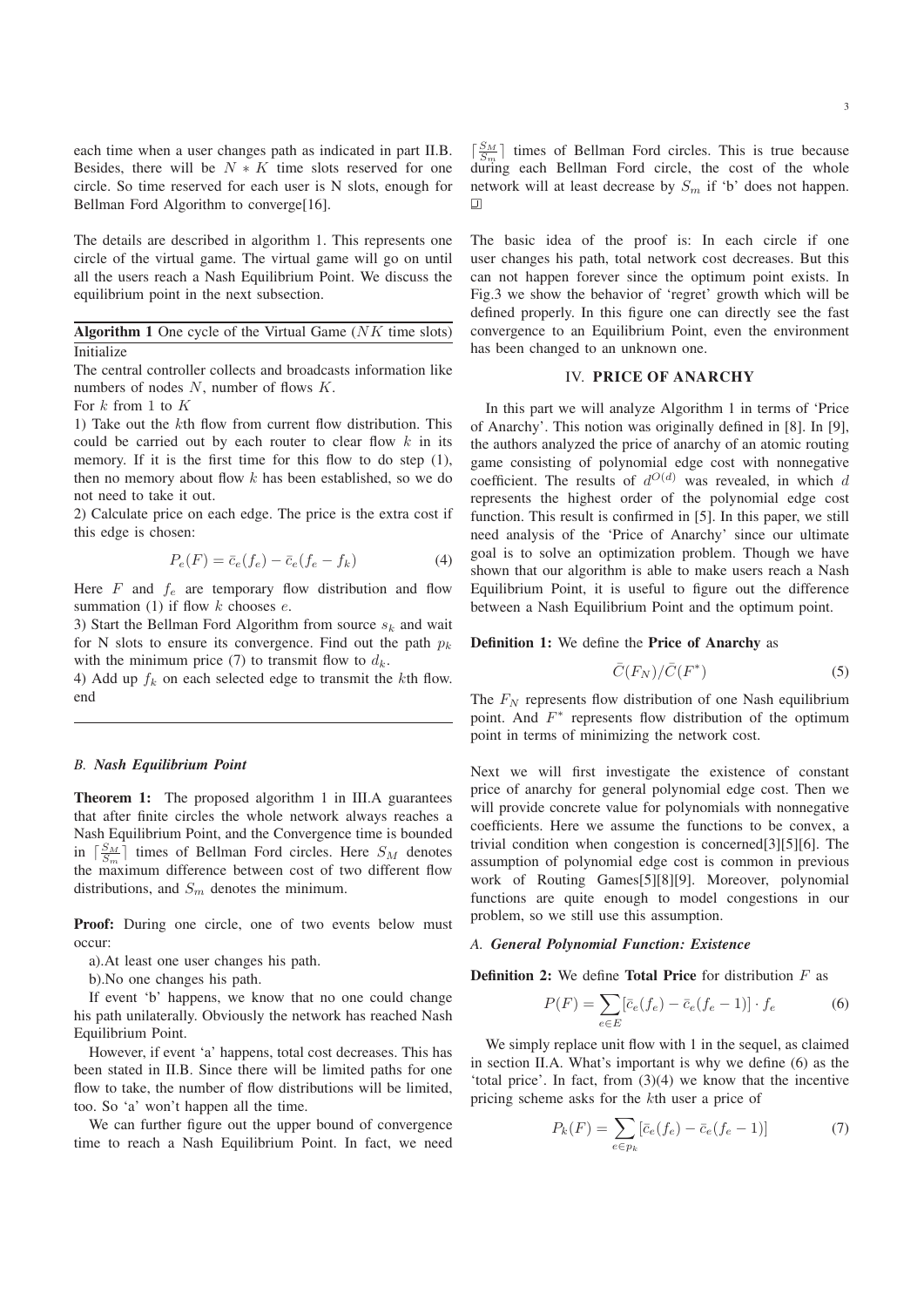We add up  $(7)$  for all K users and simply change the order of summation. It yields (6).

Theorem 2: If the expectation of edge cost function  $\bar{c}_e(f_e)$  is convex and grows polynomially with  $f_e$ , as shown in (8), there exists a constant bound for the 'Price of Anarchy' independent of network size and flow distribution.

$$
\bar{c}_e(f_e) = a_e f_e^d + \sum_{i=1}^d a_e^{(i)} f_e^{d-i}
$$
 (8)

To prove this theorem, we need the following two lemmas. **Lemma 1:** For a given network  $G=(V,E)$ , there exist some constant numbers  $A_l$ ,  $A_r$ ,  $A_u$  and a constant set  $J = [J_L, J_R]$ . For any flow distribution  $F$ , we have

$$
A_l \le \frac{P(F)}{\overline{C}(F)} \le A_r \tag{9}
$$

For any flow distribution and any edge  $e$ , we have

$$
\frac{\bar{c}_e(f_e+1) - \bar{c}_e(f_e)}{\bar{c}_e(f_e) - \bar{c}_e(f_e-1)} \le A_u \tag{10}
$$

$$
J_L \le \frac{\bar{c}_e(f_e) - \bar{c}_e(f_e - 1)}{f_e^{d-1}} \le J_R
$$
 (11)

These constant numbers are all independent of the network size and flow distribution.

The nature of Lemma 1 is very simple. With polynomial  $\overline{c}_e$ , numerator and denominator of the fractions in (9)(10)(11) are of the same order of flow summation  $f_e$ . When  $f_e$  grows larger, these fractions all converge to constants. So these fractions are certainly bounded. Rigorous proof of this lemma is put in Appendix A [18].

**Lemma 2:** For a given network  $G=(V,E)$  and a Nash Equilibrium point  $F$  of K users, for any flow distribution  $F'$ , we have

$$
P(F) \le A_u \sum_{e \in E} [\bar{c}_e(f_e) - \bar{c}_e(f_e - 1)] \cdot f_e'
$$
 (12)

This is the 'Variational Inequality Characterization'[5], which describes the basic feature of a Nash Equilibrium Point. The rigorous proof of Lemma 2 is in Appendix B [18]. The key is the combining of (10) with the following feature (equation (30) of [18]) for a Nash Equilibrium Point F

$$
P\left(F\right) \le \sum_{e \in E} \left[\overline{c}_e \left(f_e + 1\right) - \overline{c}_e \left(f_e\right)\right] \cdot f'_e \tag{13}
$$

Proof of Theorem 2: Let F represent a random Nash Equilibrium point and  $F^*$  denote the optimum point. For a certain edge e, from (11), we have

$$
\frac{[\bar{c}_e(f_e) - \bar{c}_e(f_e - 1)]/f_e^{d-1}}{[\bar{c}_e(f_e^*) - \bar{c}_e(f_e^*-1)]/(f_e^*)^{d-1}} \le \frac{J_L}{J_R}
$$
(14)

Here \* represents the optimum point. From this inequality we can derive directly and get

$$
\begin{aligned}\n[\bar{c}_e(f_e) - \bar{c}_e(f_e - 1)] \cdot f_e^* \\
\leq & (\frac{J_L}{J_R})^{\frac{1}{d}} \{ [\bar{c}_e(f_e) - \bar{c}_e(f_e - 1)] \cdot f_e \}^{\frac{d-1}{d}} \\
\cdot \{ [\bar{c}_e(f_e^*) - \bar{c}_e(f_e^* - 1)] \cdot f_e^* \}^{\frac{1}{d}}\n\end{aligned} \tag{15}
$$

Combining (15) with the  $H\ddot{o}$  lder inequality, we get

$$
\sum_{e \in E} [\bar{c}_e(f_e) - \bar{c}_e(f_e - 1)] \cdot f_e^*
$$
\n
$$
\leq (\frac{J_L}{J_R})^{\frac{1}{d}} \{ \sum_{e \in E} [\bar{c}_e(f_e) - \bar{c}_e(f_e - 1)] \cdot f_e \}^{\frac{d-1}{d}}
$$
\n
$$
\cdot \{ \sum_{e \in E} [\bar{c}_e(f_e^*) - \bar{c}_e(f_e^* - 1)] \cdot f_e^* \}^{\frac{1}{d}}
$$
\n
$$
= (\frac{J_L}{J_R})^{\frac{1}{d}} \cdot [P(F)]^{\frac{d-1}{d}} \cdot [P(F^*)]^{\frac{1}{d}}
$$
\n(16)

From (12) we arrive at

$$
P(F) \le A_u \cdot (\frac{J_L}{J_R})^{\frac{1}{d}} \cdot [P(F)]^{\frac{d-1}{d}} \cdot [P(F^*)]^{\frac{1}{d}} \tag{17}
$$

It means

$$
P(F)/P(F^*) \le (A_u)^d \cdot \frac{J_L}{J_R} \tag{18}
$$

And we have Lemma 1, so we finally get

$$
\bar{C}(F)/\bar{C}(F^*) = \frac{\bar{C}(F)}{P(F)} \cdot \frac{P(F)}{P(F^*)} \cdot \frac{P(F^*)}{\bar{C}(F^*)}
$$
\n
$$
\leq (A_u)^d \cdot \frac{A_r}{A_l} \frac{J_L}{J_R}
$$
\n(19)

From previous Lemmas, we know absolutely that constants on the right side of this inequality are independent from network topology and flow distribution. Since  $F_N$  is a random flow distribution, **Theorem 2** has been proved.  $\Box$ 

### *B. Polynomial Function with Nonnegative Coefficients: Concrete Value*

For polynomial edge cost with nonnegative coefficients, here we will give out concrete value of the bound. We take advantage of the nonnegative coefficients to simplify proof in IV.A. First we give out some definitions. If (8) holds and coefficients are all nonnegative, we have the following equation for each edge e

$$
\bar{c}_e(f_e + 1) - \bar{c}_e(f_e) = a_e[(f_e + 1)^d - f_e^d] + \sum_{i=1}^d a_e^{(i)}[(f_e + 1)^{d-i} - f_e^{d-i}]
$$
(20)

Obviously, all terms in (20) have nonnegative coefficients. We assume

$$
\bar{c}_e(f_e + 1) - \bar{c}_e(f_e) = \sum_{i=0}^d \tilde{a}_e^{(i)} f_e^{d-i-1}
$$
 (21)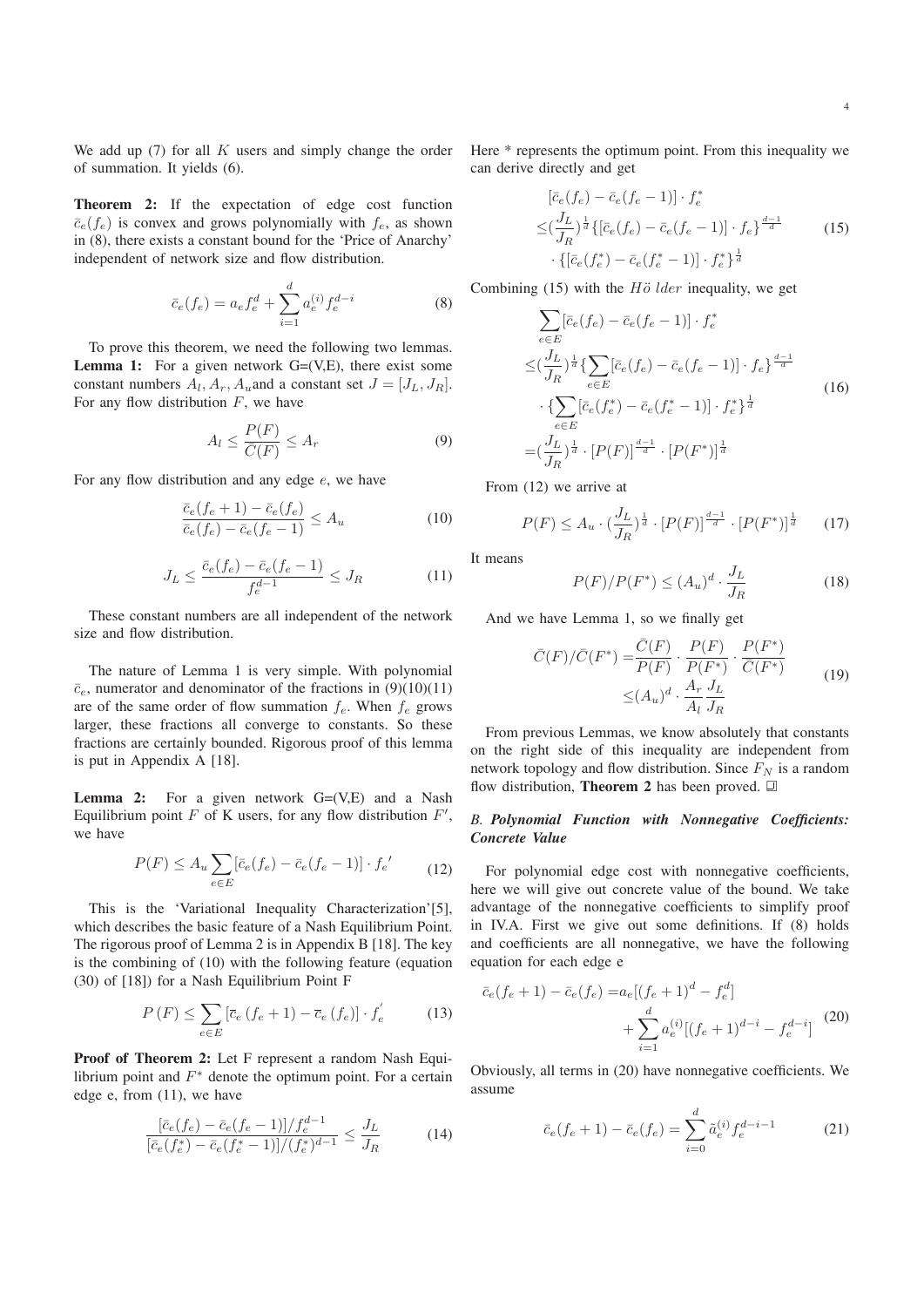in which  $\tilde{a}_e^{(i)} > 0$  and  $\tilde{a}_e^{(0)} = a_e$ . Moreover,

$$
\sum_{i=0}^{d} \tilde{a}_{e}^{(i)} = \bar{c}_{e}(1) - \bar{c}_{e}(0)
$$
\n(22)

We assume

$$
s_e = \min_{a_e^{(i)} > 0} (a_e^{(i)})
$$
 (23)

$$
L = \max_{e \in E} [\bar{c}_e(1) - \bar{c}_e(0)] \tag{24}
$$

**Theorem 3:** For a given network  $G=(V,E)$ , if all edge cost functions satisfy (8) and coefficients are nonnegative, constant upper bound of the Price of Anarchy exists. The constant is  $[(d+1)L \max_{e \in E} \frac{1}{s_e}]^d = d^{O(d)}.$ 

**Proof:** Conditions in this theorem also ensure the functions to be convex. This results in, for any flow distribution

$$
\bar{C}(F) \le P(F) \tag{25}
$$

From (22)(24) we have, for any i and any  $e \in E$ 

$$
\tilde{a}_e^{(i)} < L \tag{26}
$$

Based on the hölder inequality, we have

$$
\sum_{e \in E} [\bar{c}_e(f_e + 1) - \bar{c}_e(f_e)] \cdot f_e^*
$$
\n
$$
= \sum_{i=0}^d \sum_{e \in E} \tilde{a}_e^{(i)} f_e^{d-i-1} f_e^*
$$
\n
$$
\leq \sum_{i=0}^d \left\{ \sum_{e \in E} \tilde{a}_e^{(i)} (f_e^{d-i-1})^{\frac{d-i}{d-i-1}} \right\}^{\frac{d-i-1}{d-i}} \left\{ \sum_{e \in E} \tilde{a}_e^{(i)} (f_e^*)^{d-i} \right\}^{\frac{1}{d-i}}
$$
\n
$$
\leq L \sum_{i=0}^d \left\{ \sum_{e \in E} \frac{1}{s_e} \bar{c}_e(f_e) \right\}^{\frac{d-i-1}{d-i}} \left\{ \sum_{e \in E} \frac{1}{s_e} \bar{c}_e(f_e^*) \right\}^{\frac{1}{d-i}}
$$
\n
$$
\leq L \max_{e \in E} \frac{1}{s_e} \cdot \sum_{i=0}^d \left\{ \bar{C}(F) \right\}^{\frac{d-i-1}{d-i}} \left\{ \bar{C}(F^*) \right\}^{\frac{1}{d-i}}
$$

Since  $\overline{C}(F^*) \leq \overline{C}(F)$ , we have

$$
\sum_{e \in E} [\bar{c}_e(f_e + 1) - \bar{c}_e(f_e)] \cdot f_e^*
$$
\n
$$
\leq (d+1)L \max_{e \in E} \frac{1}{s_e} \cdot {\{\bar{C}(F)\}}^{\frac{d-1}{d}} {\{\bar{C}(F^*)\}}^{\frac{1}{d}}
$$
\n
$$
(27)
$$

For one random Nash equilibrium  $F$  and the optimum point  $F^*$ , it follows from (13) and (25) that

$$
\bar{C}(F) \le P(F) \le \sum_{e \in E} [\bar{c}_e(f_e + 1) - \bar{c}_e(f_e)] \cdot f_e^* \tag{28}
$$

Combining (27)(28), we have

$$
\bar{C}(F)/\bar{C}(F^*) \le [(d+1)L \max_{e \in E} \frac{1}{s_e}]^d = d^{O(d)} \tag{29}
$$

And this constant is independent of network topology and flow distribution.<sup>[1]</sup>

# V. ALGORITHM IN UNKNOWN MODEL

In this section, we will generalize the proposed algorithm above to address the unknown model where the cost distribution of each edge is unknown at the beginning. We adopt the newly proposed DSEE Sequence in [17] which cuts time into interleaving exploration and exploitation periods. We first give out description of DSEE (Figure 1) and then describe exploration and exploitation period respectively.

# *A. Definition of the DSEE*



Fig. 1: DSEE sequence

A Deterministic Sequencing of Exploration and Exploitation (DSEE) is a time division scheme which cuts time into interleaving exploration and exploitation periods, as shown in Figure 1. An exploration period begins this sequence, then an exploitation sequence follows. Then the second exploration period starts. Slightly different from the original sequence defined in [17], we put one Virtual Game cycle at the beginning of each exploitation period. One cycle of the virtual game is defined in Algorithm 1.

Without loss of generality, we set that one exploration period ends after  $N$  time slots. In our scheme, at the beginning of each exploitation period, the first  $N*K$  time slots are arranged to conduct one cycle of the virtual game, with the rest time of the exploitation used for routing or exploitation of the network. Exploitation terminates at time slot  $t$  when  $t$  satisfies the following inequality for the first time in this exploitation period.

$$
card(t) < G \log(t) \tag{30}
$$

In this inequality the  $card(t)$  represents sum number of time slots used to do exploration up to time  $t$ . The parameter  $G$ is called the DSEE parameter and determined by the central controller beforehand. Certainly, the whole DSEE Sequence is determined beforehand once the parameter G has been chosen. Exploration periods and Bellman Ford periods cannot be too long since they introduce extra cost to the network.

#### *B. Exploration*

One exploitation period lasts for  $N = |V|$  time slots. In one exploration period, only one source node  $s_k$  starts exploration. And  $K$  source nodes do exploration in turn, in different exploration periods. At the beginning of the first exploration period,  $s_1$  sends out a short flow of a random amount  $f_1$  to a random edge  $e_r$  related to it to explore a sample of the random variable  $c_{e_r}(f_1)$ . Then the other node of edge  $e_r$  receives this flow and forward it in the next time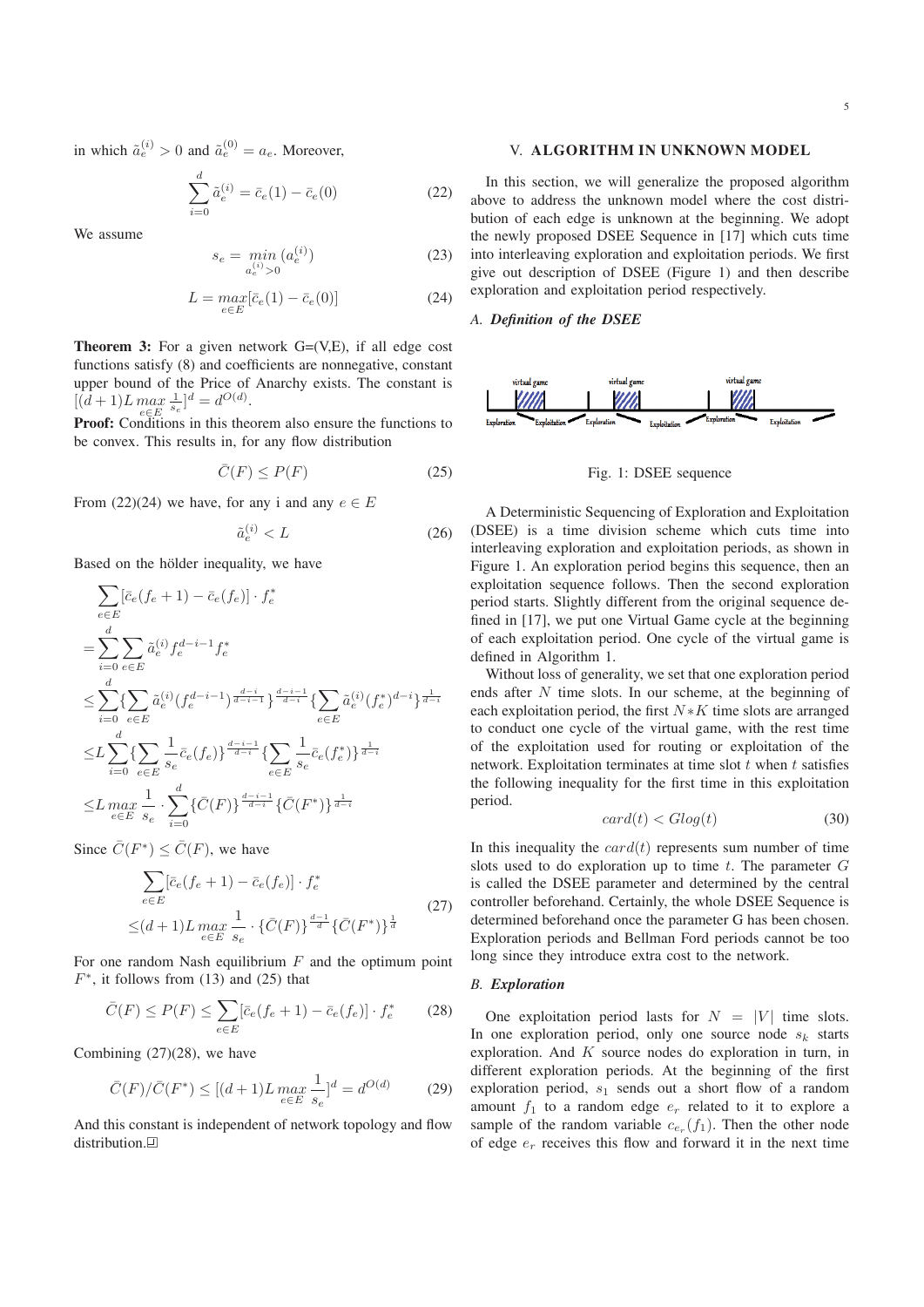slot. After one exploration, one sample of each  $c_e(f)$  is stored in the router related to  $e$  and the router uses accumulated sample mean  $\hat{c}_e(f)$  to approximate each expectation  $\bar{c}_e(f)$ . This whole exploration period terminates in  $N = |V|$  time slots. In the next exploration period, as mentioned above, it is the turn of  $s_2$  to start exploration instead of  $s_1$ . And so forth. This can be carried out with a token. If node  $s_n$  is a source node of a flow, it gets a token number  $\alpha_n$  and sets the initial value to 1, which means that the next exploration period will be started by  $s_1$ . After each exploration period,  $\alpha_n$  adds up with 1, which means that next flow will start exploring at the beginning of the next exploration period. When  $\alpha_n$  reaches  $K + 1$ , it returns to 1. Noting that all  $\alpha_n$  has the same value since the DSEE sequence is determined by parameter  $G$  and thus the same to all the nodes, we define  $\alpha$  which is equal to the common value of  $\alpha_n$ . Besides, the constant number  $N = |V|$  is large enough to ensure a minimum probability  $r = min_{e \in E, 1 \le f \le K}(r_e(f)) > 0$ , in which the  $r_e$  is the probability of the edge  $e$  being estimated under edge flow summation  $f$ .

# *C. Exploitation*

At the beginning of each exploitation period, we implement one circle of the virtual game described in III.A.

However, we should replace (4) with

$$
P_e(F) = \hat{c}_e(f_e) - \hat{c}_e(f_e - f_k)
$$
 (31)

where  $\hat{c}_e(f_e)$  denotes the sample means.

We end this section with Algorithm 2 which describes the whole algorithm in the unknown model.

# VI. ANALYSIS IN REGRET

The conventional *regret* in a MAB problem is defined as the difference in total cost between the chosen strategy sequence and the optimum strategy sequence when cost distribution is known. In section III.B, we have proved that  $K$  users guarantee to reach the Nash Equilibrium Point in limited circles of virtual game. Based on this fact, we would provide a modified definition of *regret* different from the conventional one.

Definition 3: We define *regret* as the number of time slots when the network is not in a Nash Equilibrium Point.

Next we will reveal the equivalence of the new regret definition with the conventional one. Then we will prove that the regret grows logarithmically with time.

# *A. Equivalence between new regret definition and conventional one*

In our algorithm, there exist two conditions that regret increases. The first one is exploration or Bellman Ford. During these periods, no flows are transmitted. However, if we define an extra constant cost for each of such slot to get a classic definition, we can see that this two regrets grow with time in the same order. The second one is when flows are not routed in a Nash Equilibrium Point in an exploitation period. But in Algorithm 2 DSEE with a virtual game **Initialize** 

> The central controller collects and broadcasts information like numbers of nodes N, number of flows  $K$  and the DSEE parameter  $G$ .

For each node  $n$  (from 1 to  $N$ )

Node  $s_n$  calculates the DSEE sequence with inequality (30) and memorize the beginning of each period. If node  $s_n$  is a source node of a flow, it defines a token number  $\alpha$  and sets the initial value to 1.

end

For  $T$  from 1 to infinity

For each node *n* (from 1 to  $N$ )

1) Start counting an exploration period. End it after N time slots. At the beginning of this period,  $s_{\alpha}$  starts the exploration by sending out the short exploration flow to a random neighbor. Then this node sends it out to another one randomly, until the end of this exploration period. Increase  $\alpha$  with 1.

2) Start a cycle of the virtual game defined in algorithm 1. Wait for NK slots until the end of this cycle.

3) Start exploiting the network, end this exploitation period until time index  $t$  satisfies inequality (30).

end end

one such slot, extra cost cannot be larger than  $S_M$ , the largest and bounded possible total cost for the whole network[18]. Therefore, even if we define a classic regret, it still grows with the same order of time.

The only difference is the distance from one Nash Equilibrium Point to the Optimum Point. However, finding the Optimum Point for different flows tends to be NP hard and it cannot be implemented in a distributed way. So we choose to define regret based on a sub-optimal Nash Equilibrium Point which cannot be further improved in a distributed manner. Previous parts have shown the constant 'Price of Anarchy' bound, which convince the feasibility of our definition.

#### *B. Regret Order*

Theorem 4: If the chosen G in (14) satisfies

$$
G \ge \max(3/r, \frac{8m^2|E|\sigma^2}{rc^2})\tag{32}
$$

then regret(T) increases with  $O(log(T))$  when doing the algorithm in section V. Some definitions in (32) are needed: **Definition 4:** Let  $S$  be a m-dimensional vector space. A set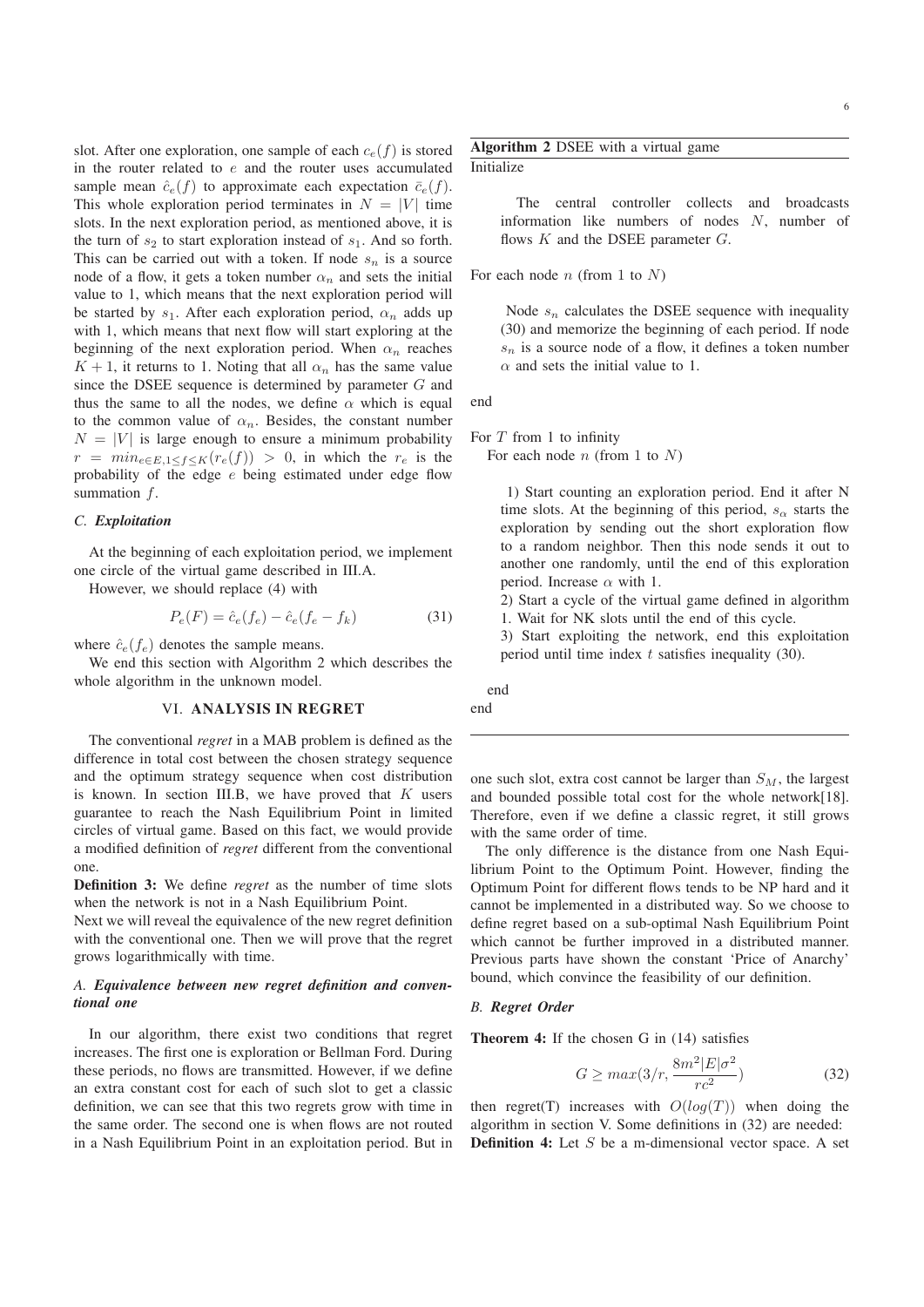$B = \{x_1, x_2, ..., x_m\} \subset S$  is called a barycentric spanner for  $S$  if every  $x$  in  $S$  can be written as linear combination of elements of B with coefficients in  $[-1, 1]$ .

It is shown in  $[15]$  that if S is a compact set, then it has a barycentric spanner. We know that the set of different paths for a certain source-destination pair  $(s_k, d_k)$  is a compact vector space, thus it has a barycentric spanner with dimension  $m_k$ . We assume  $m = \max_{k=1 \sim K} m_k$ .  $\sigma^2$  is the largest variance of all the edge cost under different flow distributions. *r* is the minimum of the probability that a certain edge is chosen during explorations.  $c_k$  is the minimum price difference between two paths for the kth user under all different flow distributions. Since number of flow distributions is limited,  $c_k$  surely exists. Then we can define  $c = \min_{k=1~\sim~K} c_k$ . These parameters are all related to the network topology and can be obtained beforehand. However, while choosing a G based on (32) is doable, usually we can choose a smaller G. Here we only concern about the existence of a sufficient condition.

Proof of Theorem 4 is put in Appendix E in [18]. Here we provide the basic idea. If G is chosen big enough, sufficient times will be used for exploration so that we have relatively accurate sample means for the cost of each edge under different flow summation. Based on Bernstein's inequality, we can bound the variance of sample means of path cost. When this variance is small enough, we can bound the probability that we make mistakes in the virtual game circle. Mistake-free virtual game circles result in Nash Equilibrium (Theorem 1).

# VII. SIMULATIONS

*A. Numerical Results of the Price of Anarchy*



Fig. 2: 'Price of Anarchy' distribution

In this part we illustrate simulation results of the proposed algorithm in terms of the 'Price of Anarchy'. We run the simulations for many times in a graph of 10 nodes and 6 flows. Each time we run several circles of the proposed algorithm 1. When the total cost does not change again, we view the system as having entered a Nash Equilibrium Point and calculate the 'Price of Anarchy'. Figure 2 shows the probability density

function of the 'Price of Anarchy' for different cost function orders. The results show that density near price 1 is quite large, which confirms the efficiency of our algorithm. Also, the relationship between the 'Price of Anarchy' and cost function order can be observed: distribution with a higher order has a longer tail.

#### *B. Numerical Results of the Regret*

In this part we demonstrate the simulation results for regret order. We use the same simulation settings in part A. However, this time the link cost function is defined to be unknown and we use our algorithm 2 to estimate the link cost function while utilizing the network, which is called 'Exploration and Exploitation'. We run the algorithm 2 for many times and calculate the expected regret by averaging. That is why we are getting a smooth curve. Figure 3 shows the growing behavior of regret with time under different G selections. We divide regret by  $log(T)$  to view its convergence. We choose the  $G<sub>b</sub>$ as the basic G based on the condition shown in Theorem 4. Actually, this condition is just an sufficient condition that leads to logarithmic growing of regret. In real simulation, we have chosen a basic G smaller than in Theorem 4 but can still help the logarithmic growth hold.



Fig. 3: regret(T) divided by  $log(T)$ 

# VIII. CONCLUSIONS

In this paper, we considered the flow scheduling problem under both known and unknown model. For the known model, we proposed a virtual non-cooperative game with incentive pricing to solve the cost optimization problem. To analyze this virtual game, we proved that our game always converges to a Nash Equilibrium Point which has a bounded price of anarchy. The constant bound was proved to be independent of network size and flow distribution. Then we extended this algorithm to situations when cost distributions were unknown apriori. We modeled this problem under multi-armed bandit model and combined the virtual game with the newly proposed DSEE Sequence which could achieve best regret for all lighttail cost distributions. It was proved that the regret of our algorithm was growing logarithmically with time if the DSEE